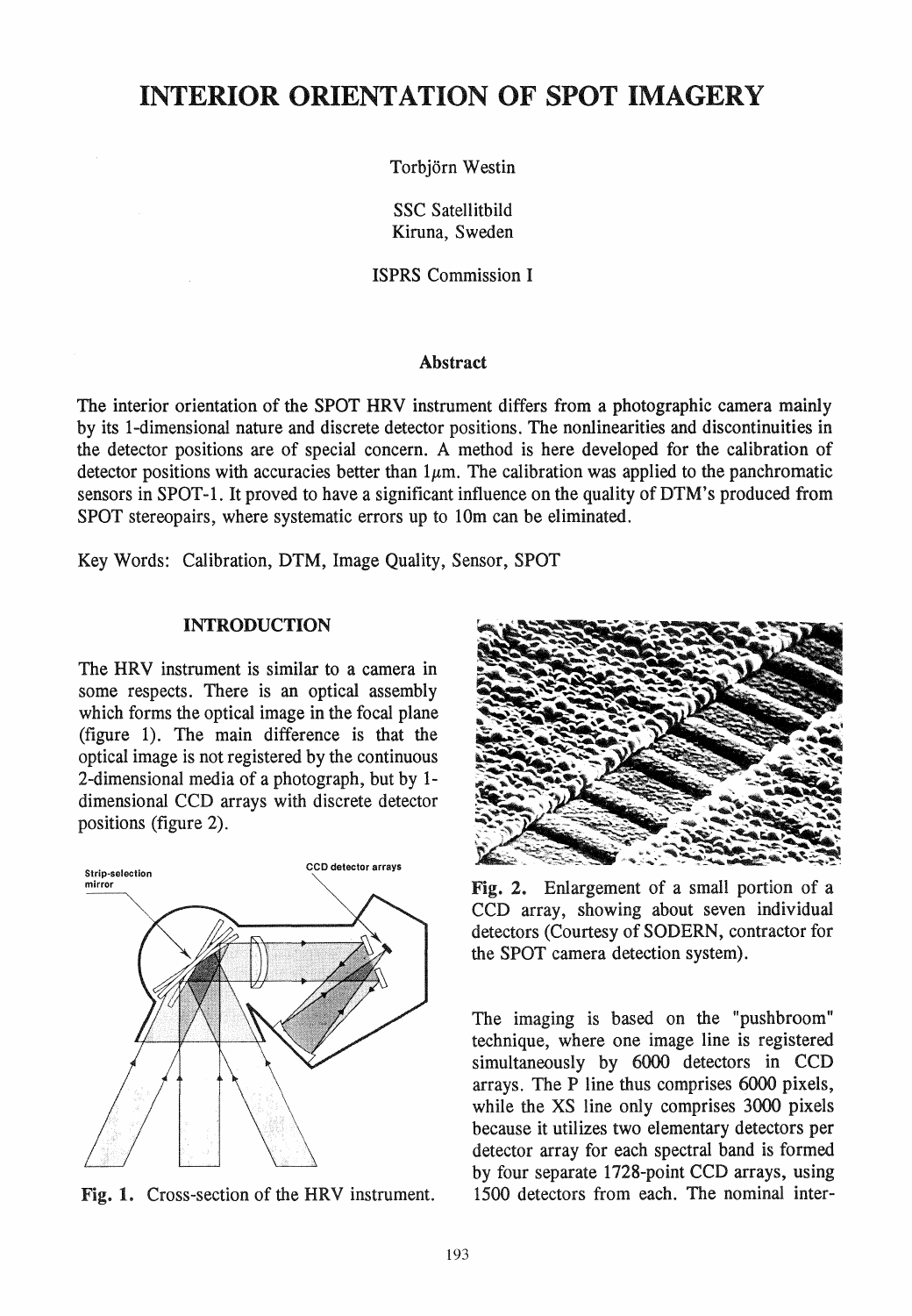detector distance is 13  $\mu$ m. The four CCD arrays can not be placed edge-to-edge without serious discontinuities in inter-detector distance at the array joints. To overcome this problem, the four CCD arrays were glued on the faces of an optical divider, called DIVIOLI (figure 3). Here, the positions of the CCD arrays were adjusted, to form a continuous virtual line of high accuracy.



FIG.3. The DIVIOLI.

The small field of view (4.13°) reduce the magnitude of many of the distortions due to the optics. Instead, we get a new type of distortion due to errors in the positions of the individual detectors in the arrays, and in the relative position of separate CCD arrays. If we treat the remaining optical distortions as part of the detector position errors, then the interior orientation of an HRV instrument can be described by four elements:

- 1. Principal distance.
- 2. Position of the principal point.

3. Radial (along-line) errors in the detector positions.

4. Tangential (across-line) errors in the detector positions.

In this paper, methods for the calibration of these elements will be discussed and developed, and applied to the SPOT-1 satellite.

### PRINCIPAL DISTANCE

The preflight nominal principal distance for SPOT-1 were:

| 1082 mm | HRV1             |
|---------|------------------|
| 1082 mm | HRV <sub>2</sub> |

(Midan, 1986). This may, however, have changed, e.g. due to intlight refocusing of the instruments. The new values are indirectly given on the image data CCT as the viewing directions of the first and the last detectors in the arrays, together with the nominal inter detector distance of 13  $\mu$ m. The new postlaunch nominal values thus become:

```
1084.49 mm 
1084.12 mm 
              HRVI 
              HRV2
```
Inflight calibration of the principal distance is very difficult. A small error in the principal distance is absorbed as a change in orbit radius in the modeling of exterior orientation. In the specifications, the orbit radius should be within 500 m from the predicted value. By experience, we also know that the change in radius almost never exceeds 500 m in the exterior orientation. This indicates that the error in principal distance is small enough to be confused by the normal variation in orbit radius. The only way to determine a deviation from the nominal principal distance would be by means of statistics from a large series of results from exterior orientations, looking for a bias in the average change in orbit radius.

Finding a principal distance deviation of this small size is, however, of little practical interest. The potential problem of an error in principal distance is that it causes an elevation dependent scale error. A 500 m change in orbital radius compensates a 0.65 mm change in principal distance. If the control points in exterior orientation is taken at the sea level, the scale will be correct at sea level. At 5000 m level, the 0.65 mm principal distance error would then cause a scale error of only 3.5 ppm, corresponding to 0.2 m over the entire width of a SPOT scene.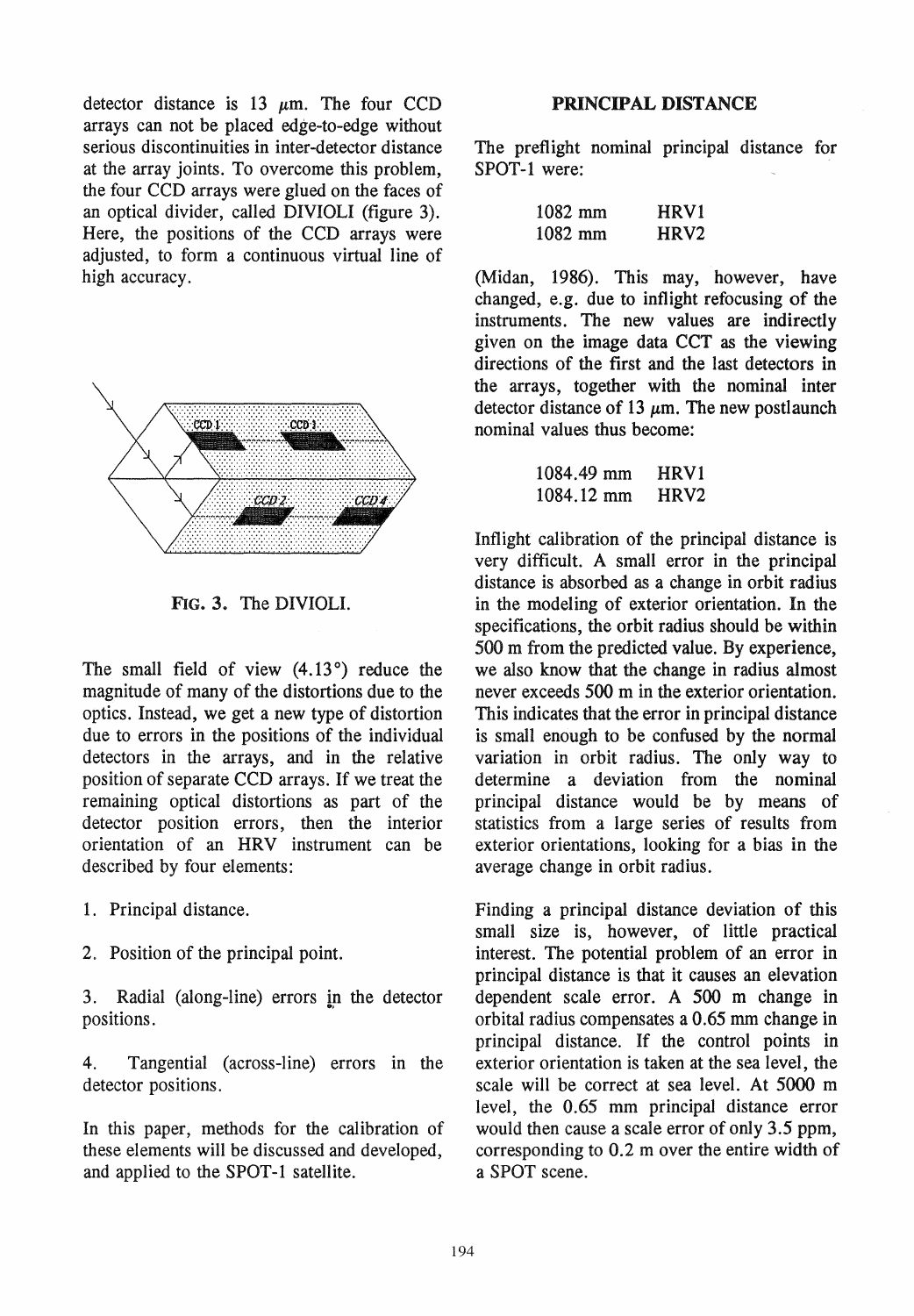While the absolute size of the principal distance is given with sufficient accuracy by the nominal values, the relative principal distance between the two instruments is needed with higher accuracy and has to be calibrated, as it is of importance also in bundle adjustment of SPOT scenes. The problem arises if both instruments are used simultaneously to register scenes for the adjustment. The exterior orientation can then only compensate the error in principal distance in one of the instruments. If there is a different error in the second instrument, it will cause an error in relative scale between the scenes. A 0.65 mm difference would now cause a 600 ppm scale error, corresponding to 36 m over the width of a SPOT scene.

The relative principal distance was calibrated by relative orientation of a pair of overlapping panchromatic SPOT-1 scenes acquired simultaneously by HRVI and HRV2. The relative orientation was performed according to the method described in Westin (1990), but with an extra parameter added to account for a difference in focal length. The final principal distance values adopted after relative calibration are:

| 1084.49 mm | HRV1             |
|------------|------------------|
| 1084.20 mm | HRV <sub>2</sub> |

# PRINCIPAL POINT

The calibration of the position of the principal point is difficult for the same reasons as for the principal distance. A small error in the position of the principal point is absorbed in the exterior orientation primarily as a deviation in roll angle. The AOCS is designed to keep the attitude angles within  $0.15^{\circ}$ , and by experience we know that these are not exceeded in the exterior orientation. This indicates that the error in the position of the principal point is small enough to be confused with the normal variation in the roll angle, i.e. that it is less than 200 pixels. Similar arguments as for the principal distance also reveal that errors of this magnitude is of little practical importance, because the distortions induced are insignificant. The relative difference between instruments is, in this case, not of great importance either, as there is a corresponding uncertainty in the relative roll angles between instruments, which always has to be modeled in the exterior orientation. The nominal positions of the principal points, i.e. the mid-points of the detector lines, were thus adopted for the rest of this study.

# DETECTOR POSITIONS

# **Measurements**

As the detector arrays are always in the same position relative to the optical system, it is impossible to distinguish errors due to optical distortion from errors in the detector positions. We will in the following refer to the combined effect of these errors as detector position errors, remembering that part of it may be caused by optical distortion. The accuracy we are aiming for in the calibration is around 1/10th of a pixel, as larger errors will have a noticeable effect in stereo processing of SPOT imagery.

It is difficult to adopt standard inflight calibration techniques for aerial cameras to the SPOT case. To construct a test field with threedimensional targets would be unrealistic, due to the large size of a SPOT scene, and to the large size of targets necessary to be visible. Multiframe analytical calibration with ordinary control points would be a possibility if we could express the errors in a functional form with relatively few parameters. There is, however, no guarantee that the CCD arrays are manufactured with a high enough accuracy to exclude the possibility for irregular errors larger than I/10th of a pixel along the arrays. Depending on the unknown correlation between these errors, it requires that we introduce from several hundreds to several thousands of parameters in the analytical calibration, which makes it an unrealistic calibration method for SPOT.

In Westin (1992), a new calibration method is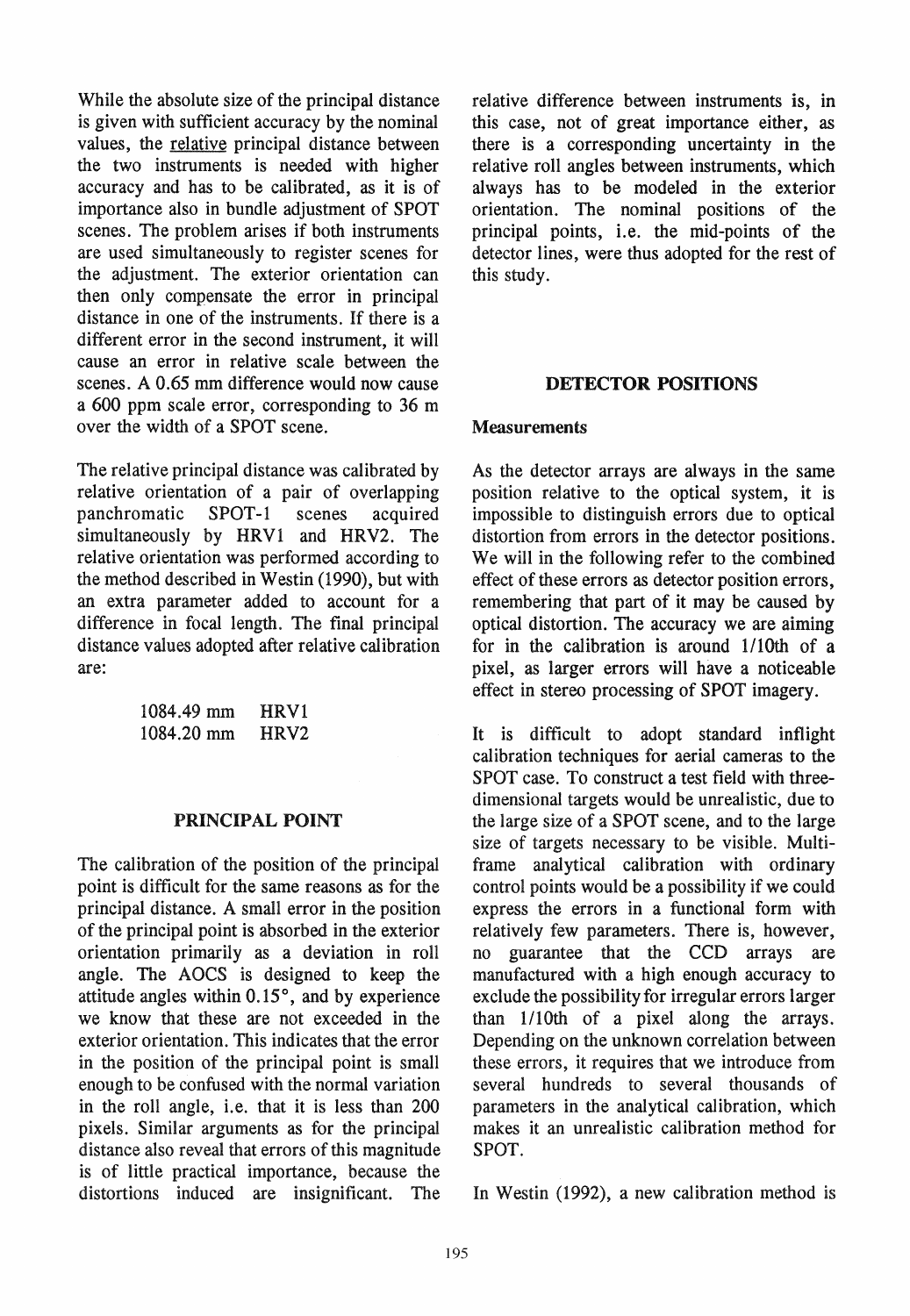developed, which utilizes the possibility to simultaneously image the same area on ground by the two instruments on SPOT. An image pair acquired in this way, can be thought of as a stereo pair with a base-to-height ratio of zero. If there still are parallaxes present in the image pair, these must be functions of the detector position errors in the instruments.

After absolute orientation and resampling (Westin, 1990), the parallaxes were measured by an automatie matching method for digital SPOT stereo pairs (Rosenholm 1987). The procedure is very much the same as for normal stereo processing of SPOT stereo pairs, but parallaxes were measured not only in the alongline direction, but also in the across-line direction. The parallaxes were then averaged along the detectors ground track, to give estimates of the parallaxes as functions of the detector numbers in the CCD arrays.

Three image pairs with different overlaps were measured. Examples of the results are shown in figure 4 for differences in the along-line direction, and in figure 5 for across-line differences. The positions for CCD array joints are marked as vertical lines in the figures. The misalignments at the joints show up clearly, but it is also obvious that there are other detector position errors, within the separate arrays, which are contributing to the result. This can be seen by the non-linear behavior of differences between joints.



Fig. 4. Measured parallaxes in the along-line direction in the first image pair.



Fig. 5. Measured parallaxes in the across-Iine direction in the second image pair.

#### Adjustment

An adjustment procedure can be developed based on the very simple equations relating the parallax measurements to the detector position errors, i.e. the parallax at a point is the difference between the position errors in the two detectors imaging that point,

$$
p(i) = ehrv1(i) - ehrv2(i+\Delta)
$$

where i is the detector (or rather detector group) number, and  $\Delta$  is the along-line displacement between the images in the pair.

It is easily recognized that measurements from one image pair is not sufficient to solve the unknown position errors. Two image pairs with different displacements will almost give as many observations as there are unknowns, but the system will still be underdetermined. With three or more image pairs the system will be overconstrained, but, more surprisingly, still underdetermined. This fact is investigated in detail in Westin (1992). There it is shown that, although there are infinitely many least squares solutions, the unique minimum-norm leastsquares solution is the most probable alternative. The mathematical solution with a generalized inverse is there formulated, and a numerical method to solve the problem is outlined.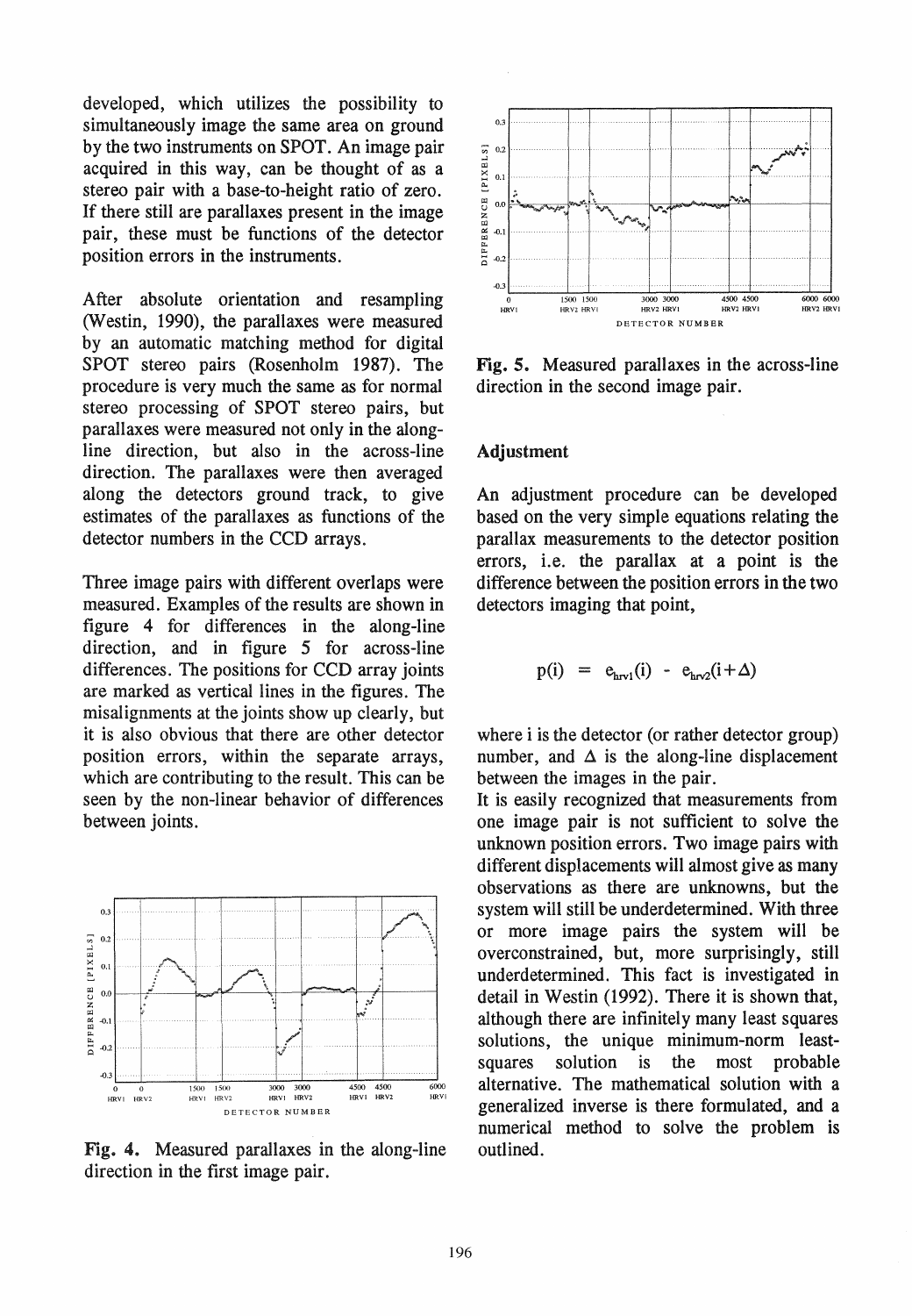### **Calibration results**

The calibration method was applied to three image pairs from the SPOT-1 panchromatic sensors. The computations gave results with a good least squares fit, the estimated standard deviations in the parameters were only around 0.02 pixels, or 0.26  $\mu$ m. The position errors as functions of detector number are presented as diagrams in figures 6, 7, 8 and 9.



Fig. 6. Along-line position errors in HRV1.



Fig. 7. Along-line position errors in HRV2.



Fig. 8. Across-line position errors in HRV1.



Fig. 9. Across-line position errors in HRV2.

The results reveal position errors large enough to have a significant effect on DEM calculations from SPOT stereo pairs. The along-line errors can introduce false parallaxes in the order of 0.4 pixels, which is much larger than the 0.15-0.20 pixel accuracy achievable in digital stereo matching (Rosenholm, 1988). **It** would correspond to a 10 m elevation error at a baseto-height ratio of 0.4.

Also the across-line offsets introduce errors in the DTM, at places where the dominant feature is oblique to the column direction. This may for example introduce different systematic errors in the elevation of a river, depending on its direction of course.

# **IMPROVEMENTS IN DEM COMPUTATIONS**

The detailed calibration of detector position errors can be used to correct the imagery during resampling. This was implemented and tested in a real stereo processing case. Two digital elevation models were computed from the same SPOT stereo pair, one with images corrected for detector position errors, the other with uncorrected images. Both results were compared to a DEM compiled from aerial photography by the National Swedish Land Survey.

When comparing the result from the uncorrected image pair, regional differences (from  $4 \text{ m}$  to  $-4 \text{ m}$ ) were found which agreed